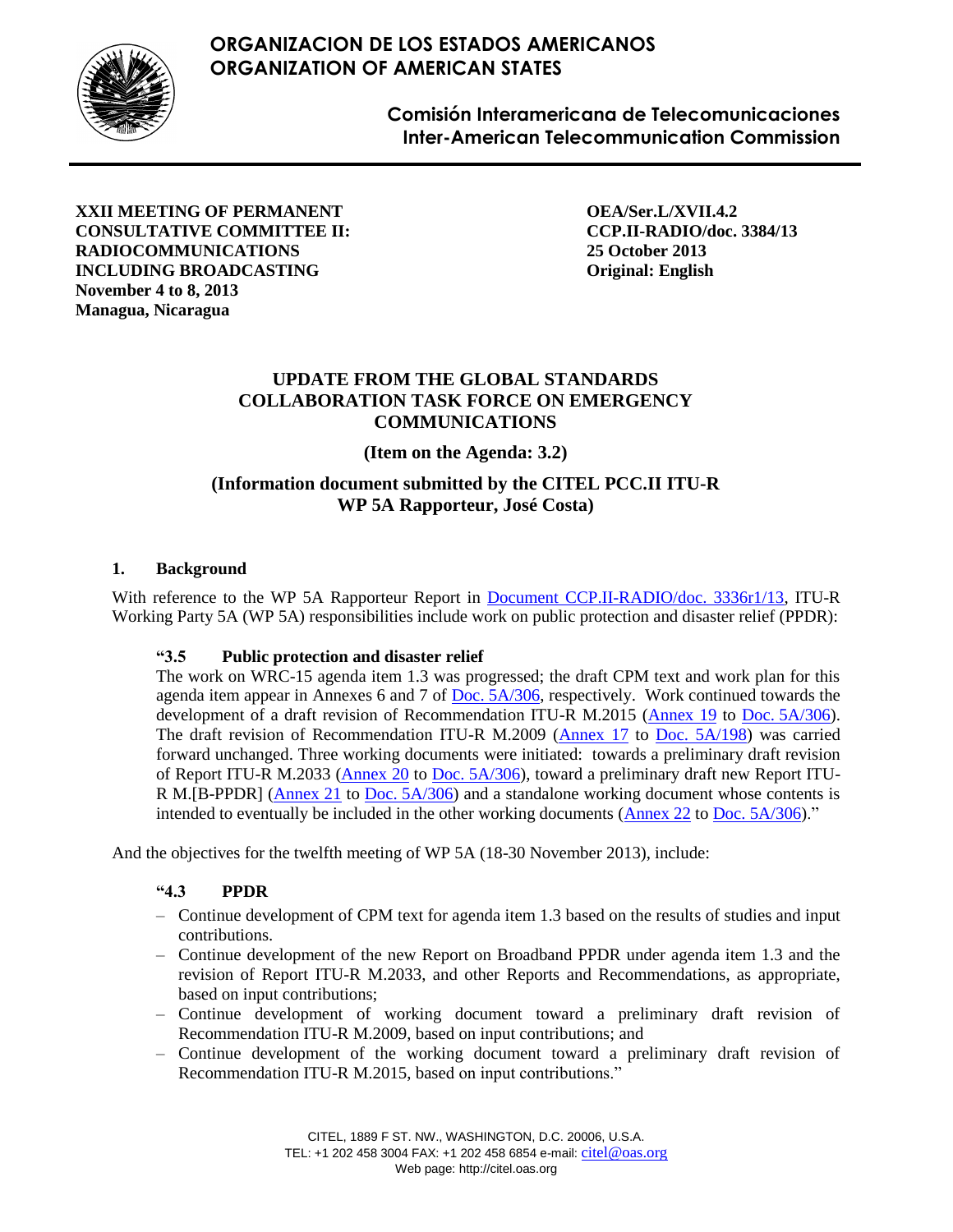WP 5A follows also the relevant activities outside the ITU, including the Global Standards Collaboration (GSC), which include emergency communications.

The 17th Global Standards Collaboration (GSC) Meeting took place in Jeju, Korea on 13 – 16 May 2013. The Resolutions adopted (reaffirmed, revised or new) are available at this link:

[http://www.tta.or.kr/English/new/external\\_relations/gsc17\\_resolution.jsp](http://www.tta.or.kr/English/new/external_relations/gsc17_resolution.jsp)

In particular, Resolution [GSC-17/02](http://www.tta.or.kr/include/Download.jsp?filename=externalDocument/GSC-17+Res+02+Emergency.doc) "Emergency Communications" was reaffirmed and it is included as an embedded file here:



#### **2. Update from the GSC Task Force on Emergency Communications**

At GSC-17 the GSC Task Force on Emergency Communications (GSC-EM Task Force) delivered their report on Emergency Communications as a "first phase":

[http://www.emtel.etsi.org/GSC17-PLEN-14a1%20Emergency\\_Communications\\_Report.pdf](http://www.emtel.etsi.org/GSC17-PLEN-14a1%20Emergency_Communications_Report.pdf)

All the countries and regions covered to-date are part of this report, which is not complete as it was contribution driven. An objective of the Task Force is to continue to cover further parts for the world.

The presentation in the following embedded file was made at GSC#17 which covers an overview of the aim of this Task Force, its work, and the need to continue it.



The following embedded file contains the latest list of contacts for the further countries, areas or regions to help identify contacts for where the Task Force does not have any contacts for the time being:



The GSC-EM Task Force has regular meetings by teleconference and the next conference calls will be held on 19 November and 12 December, 2013, all starting at 14:00 CET for about one hour meeting.

Representatives from CITEL countries wishing to participate in the activities of the Task Force and/or subscribe to the GSC-EM mailing list should contact the Convenor of the Task Force:

> Chantal Bonardi Technical Officer European Telecommunications Standards Institute 650, Route des Lucioles, FR - 06921 Sophia Antipolis Tel: +33 4 92 94 43 66 E-mail[: chantal.bonardi@etsi.org](mailto:chantal.bonardi@etsi.org) [http://portal.etsi.org](http://portal.etsi.org/)